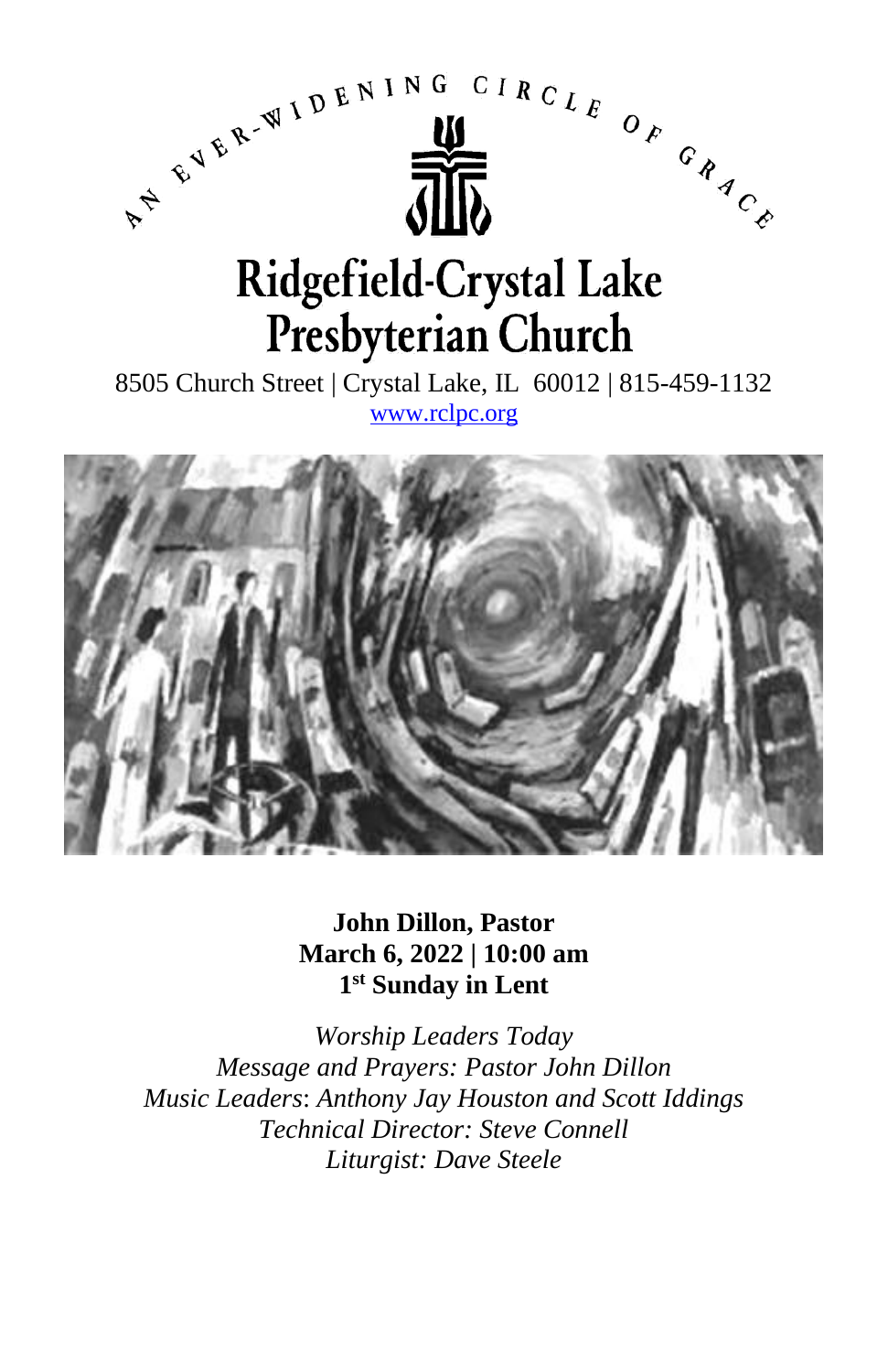## **WE GATHER IN GRACE**

*A "+" indicates all are invited to stand in either body or spirit. Reminders: Our worship service is being livestreamed and is on Zoom.*

PRELUDE: GOD LOVED THE WORLD SO MUCH John Bell

### WELCOME

## +CALL TO WORSHIP

- One: On the first Sunday in Lent, we gather. We come to remember and celebrate the good news of Jesus, who came to reveal God's love and who invites us to walk in his way.
- **All: We come as we are, beloved children, to worship God. Let us come close to God, as God comes close to us**

#### **+** LORD, WHO THROUGHOUT THESE FORTY DAYS GTG 166

**Lord, who throughout these forty days for us did fast and pray, teach us with you to mourn our sins and close by you to stay.**

**As you with Satan did contend and did the victory win, O give us strength to persevere, in you to conquer sin.**

**And through these days of penitence, and through this Passiontide, yes, evermore, in life and death, O Lord, with us abide.**

**Abide with us, till when this life of suffering shall be past, an Easter of unending joy we may attain at last.**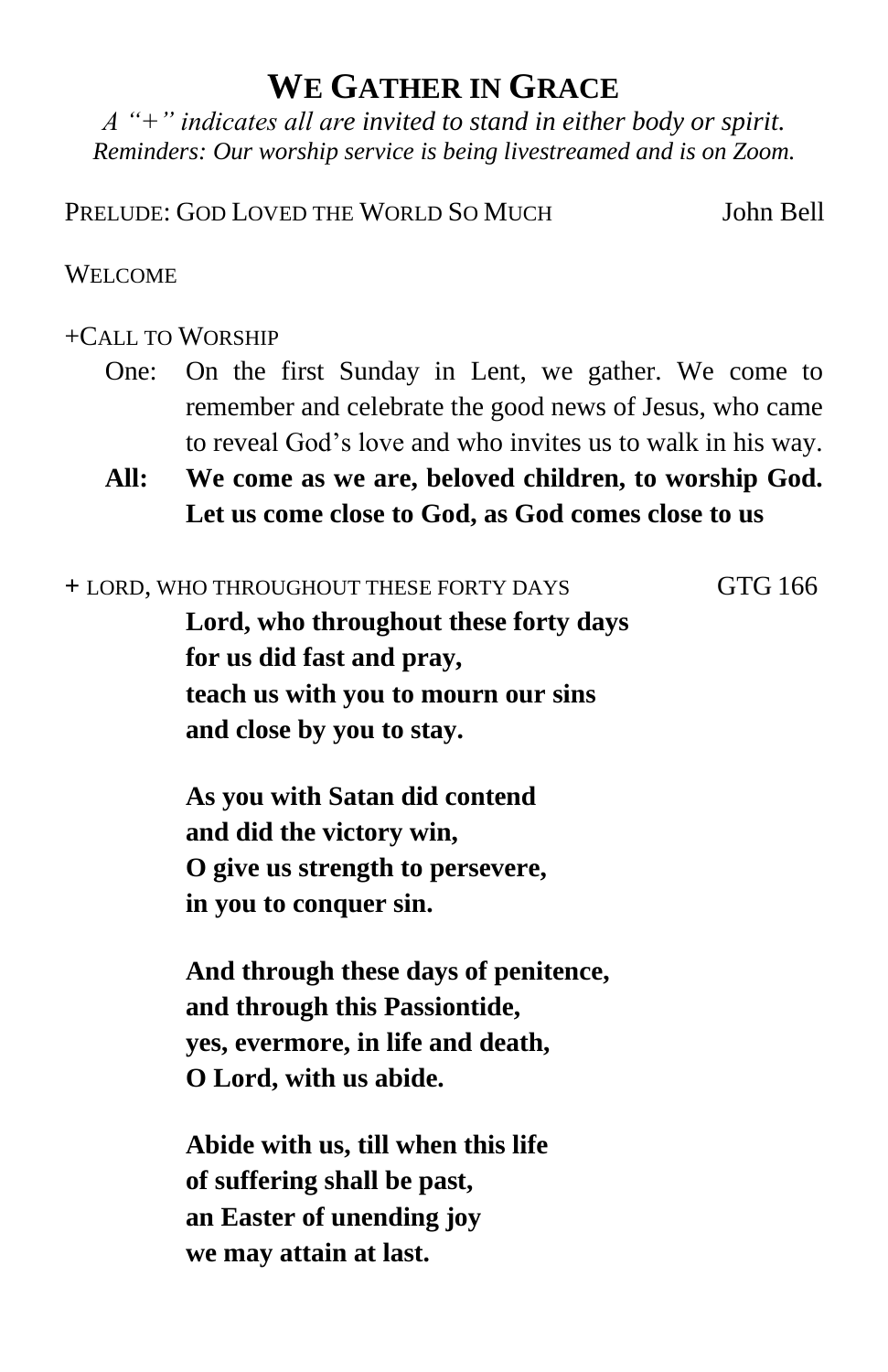## +PRAYER OF CONFESSION

## **Liturgist +:**

**Before God, with the people of God, we confess to turning away from God in the ways we wound our lives, the lives of others and the life of the world**

## **Pastor +:**

**May God forgive you; Christ renew you, and the Spirit enable you to grow**.

*Repeat in reverse.*

| +KYRIE ELEISON<br>Kyrie Eleison. Kyrie Eleison.<br>Kyrie Eleison. Kyrie Eleison.                                                                                        | GTG 557           |
|-------------------------------------------------------------------------------------------------------------------------------------------------------------------------|-------------------|
| +REACH OUT YOUR HANDS IN PEACE<br>Reach out your hand in peace.<br>Reach out your hand in peace.<br>Reach out your hand in peace.<br>In return you'll feel God's love.  | <b>LUCY SMITH</b> |
| <b>WE GROW IN GRACE</b>                                                                                                                                                 |                   |
| <b>WEE WORSHIP</b>                                                                                                                                                      |                   |
| <b>SUNG RESPONSE: SEEK YE FIRST</b><br>Seek ye first the kingdom of God<br>and its righteousness,<br>and all these things shall be added unto you.<br>Allelu, alleluia! | GTG 175           |
| Ask, and it shall be given unto you;<br>seek, and you shall find;<br>knock, and the door shall be opened unto you.<br>Allelu, alleluia!                                 |                   |
| You shall not live by bread alone,<br>but by every word that proceeds<br>from the mouth of God. Allelu, alleluia!                                                       |                   |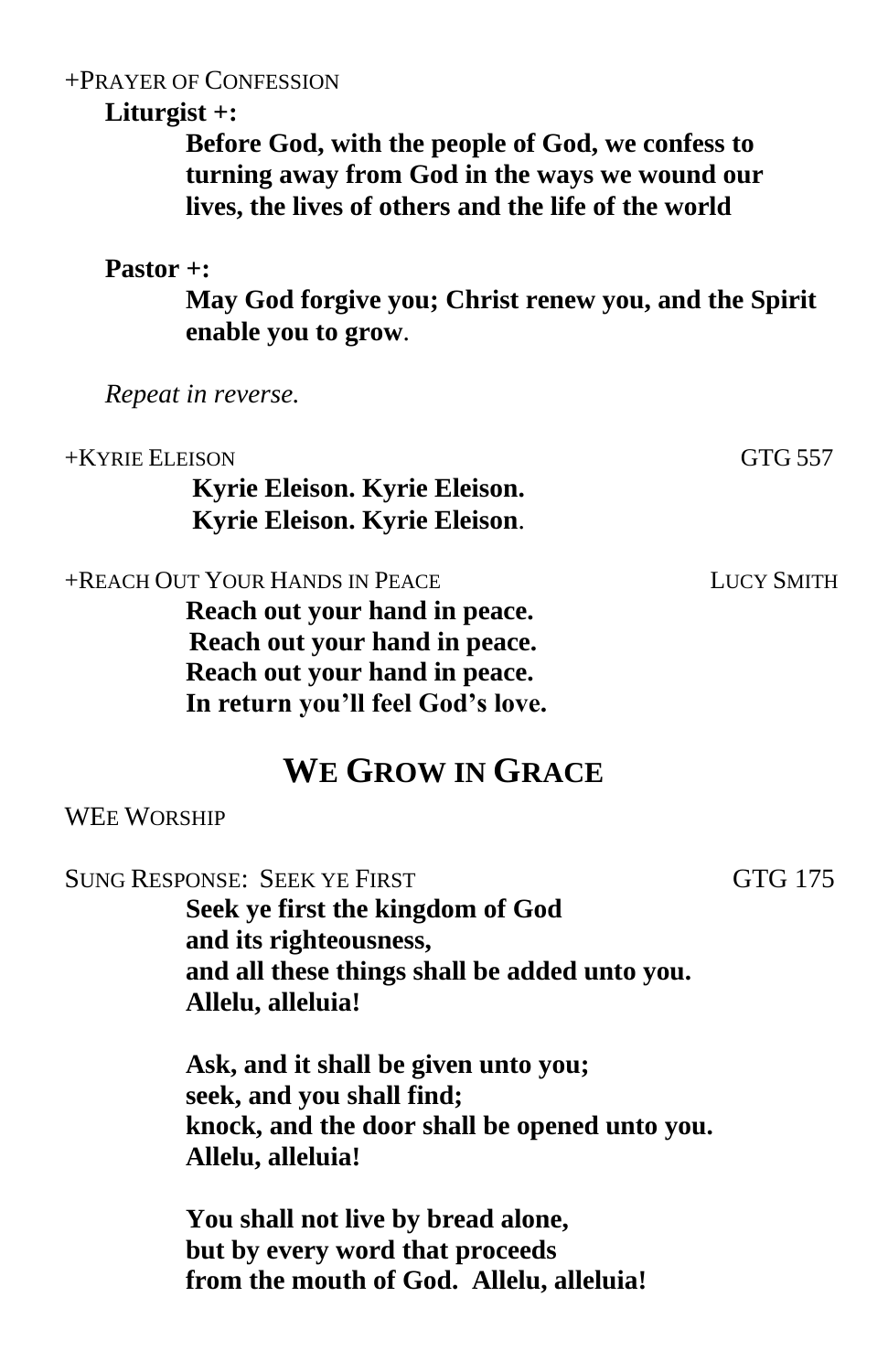#### SCRIPTURE READING *John 11:17-44*

## +NOW THE GREEN BLADE RISES GTG 247

**Now the green blade rises from the buried grain, wheat that in dark earth many days has lain; love lives again, that with the dead has been; love is come again like wheat arising green.**

**In the grave they laid him, love by hatred slain, thinking that he would never wake again, laid in the earth like grain that sleeps unseen; love is come again like wheat arising green.**

**Forth he came at Easter like the risen grain, he that for three days in the grave had lain; raised from the dead, my living Lord is seen; love is come again like wheat arising green.**

**When our hearts are wintry, grieving, or in pain, your touch can call us back to life again; fields of our hearts that dead and bare have been: love is come again like wheat arising green.**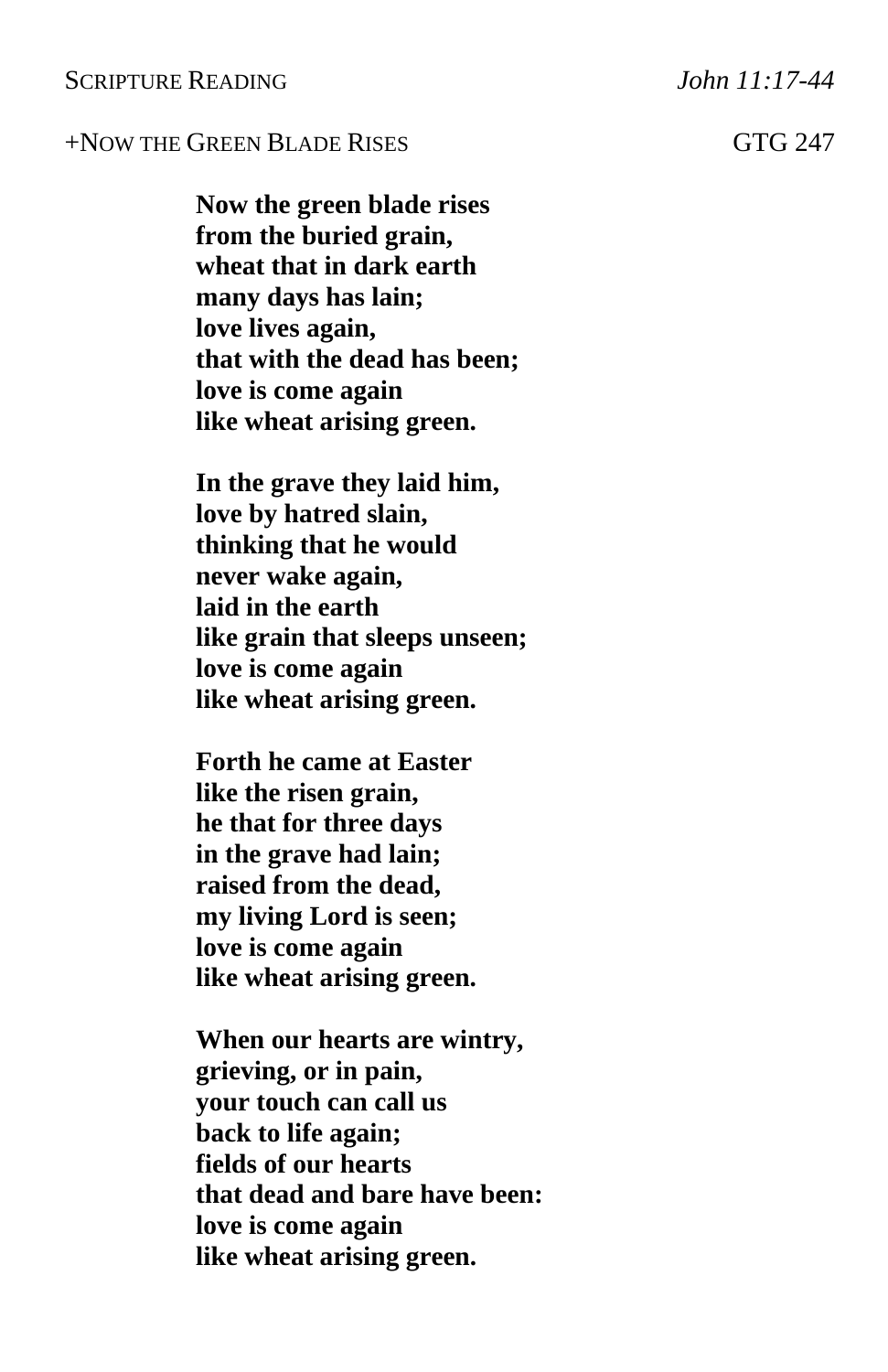MESSAGE *"When Jesus Wept"* Rev. John Dillon

## +OFFERING: WHEN JESUS WEPT GTG 194

**When Jesus wept, the falling tear in mercy flowed beyond all bound. When Jesus groaned, a trembling fear seized all the guilty world around**

+DOXOLOGY: GTG 223

**Were the whole realm of nature mine, that were a present far too small; love so amazing, so divine, demands my soul, my life, my all.**

INVITATION TO THE TABLE

PRAYERS OF THANKSGIVING AND THE LORD'S PRAYER

**Our Father, who art in heaven, hallowed be thy name. Thy kingdom come, thy will be done, on earth as it is in heaven. Give us this day our daily bread; and forgive us our debts, as we forgive our debtors; and lead us not into temptation but deliver us from evil. For thine is the kingdom, and the power, and the glory, forever. Amen.**

COMMUNION OF THE PEOPLE

COMMUNION: I AM THE BREAD OF LIFE GTG 522

**"I am the bread of life. You who come to me shall not hunger, and who believe in me shall not thirst. No one can come to me unless the Father beckons."**

**Refrain "And I will raise you up, and I will raise you up, and I will raise you up on the last day."**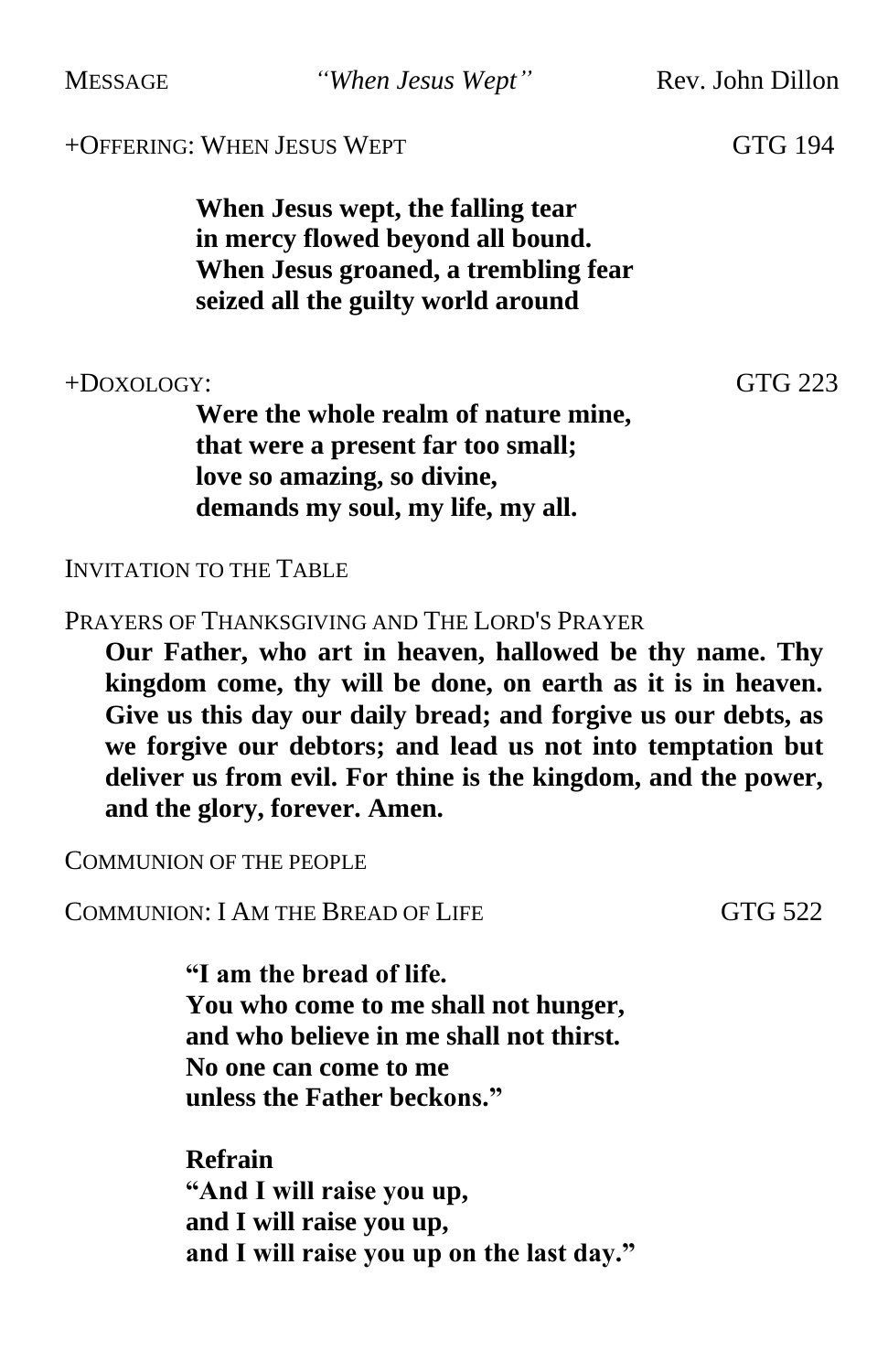**"The bread that I will give is my flesh for the life of the world, and if you eat of this bread, you shall live forever; you shall live forever." (Refrain)**

**"Unless you eat of the flesh of the Son of Man and drink of his blood, and drink of his blood, you shall not have life within you." (Refrain)**

**"I am the resurrection; I am the life. If you believe in me, even though you die, you shall live forever." (Refrain)**

**Yes, Lord, I believe that you are the Christ, the Son of God, who has come into the world. (Refrain)**

## PRAYER AFTER COMMUNION

- Pastor: Lord, what is it that we truly hunger for? Acceptance? Love? Security? A purpose in living? Hope in the face of death? What will fill up the emptiness inside?
- **All: Lord Jesus, you are the bread of life. Satisfy our hunger.**
- Pastor: And what is it that we thirst for, like parched animals longing for water? A loving family? A satisfying career? Religious faith? Or something much less tangible?
- **All: Lord Jesus, you offer us the cup of salvation. Quench our thirst once and for all and give us life in all its fullness.**